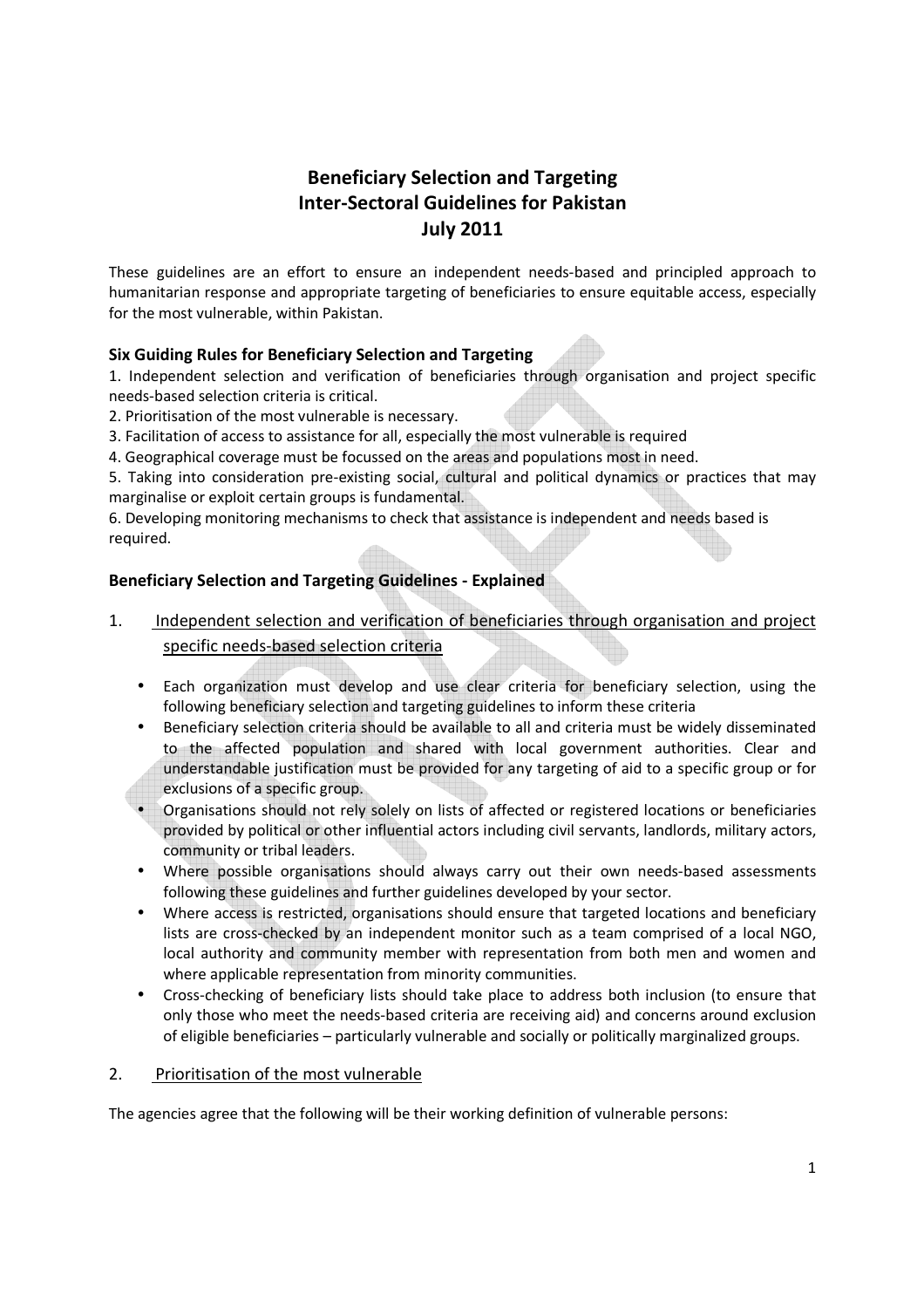Persons who are exposed to a combination of risks and have a limited ability to cope in the face of those risks.

This may include vulnerable or socially marginalized groups, such as but not limited to: religious or ethnic minorities, transgender people, women, female-headed households, children, child-headed households, landless persons, non-document holding Pakistani nationals, refugees - including Afghan refugees, stateless persons, undocumented migrants, older persons, persons with disabilities, persons with chronic diseases or serious medical conditions, the illiterate and the chronically poor.

In many cases, the most vulnerable are persons or families who have a combination of these characteristics. This is not an exhaustive list and identification of the most vulnerable may also be influenced by sector specific needs and local dynamics.

Population displacement (internal or cross-border) features as an important factor impacting on the type of vulnerability experienced; displacement brings multiple risks, reduces capacity to cope and impacts on possible responses. Those that do not flee, also face increased risk as they often remain hazardous situations with reduced capacity to cope and often cut-off from markets and humanitarian assistance.

Vulnerability is influenced by displacement, geographic location, specific cultural and social power dynamics, access to information and education, access to material and financial resources, access to services and infrastructure, social support networks and specific characteristics of the group, family or individual. For this reason it is useful carry out a vulnerability assessment to understand the specific vulnerabilities of and within a population group as well as the existing capacity to cope.

## 3. Facilitate access to assistance for all, especially the most vulnerable: Restrictions can by physical, social, cultural, legal, based on security or lack of information.

#### 3.1 Inclusion and participation

- Always consult with communities in planning and support their participation in decision making and implementation, including for the distribution of relief items.
- Community committees, leadership structures, focus group or community discussions are often the main way for ordinary people to provide input in decision making processes.
- In all consultations or planning for the delivery of services or distribution of aid, ensure that there is participation from men, women, older persons, persons with disabilities, minority communities.
- Ensure that all vulnerable groups are proportionally represented and that their opinions are represented by the leadership or community committees. It is important to note that even when vulnerable groups participate in committees and leadership structures, discriminatory attitudes often continue to marginalise their role. They may be provided with few opportunities to speak and their input may not be listened to or taken seriously. This should be monitored and alternative consultation techniques should be used if it happens. For example, it might be important to consult women in a separate forum to men to allow them the freedom to express themselves.
- Ensure that consultations are carried out in the local language, and that arrangements are made for persons with special needs such as deaf persons.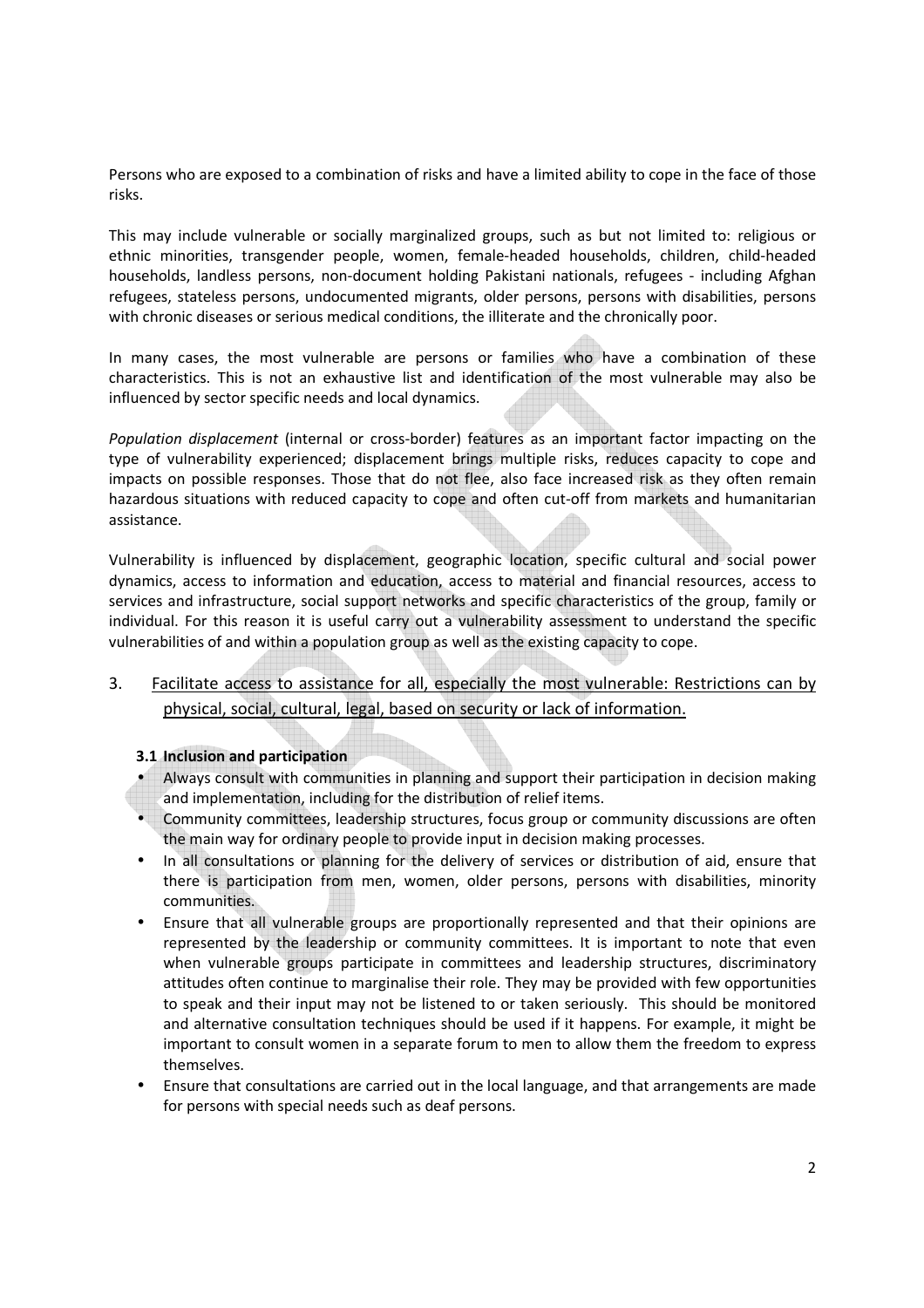- Inclusion and participation of the most vulnerable will help you identify how to ensure their access to the service or relief distribution.
- 3.2 Do not rely on civil or legal documents for beneficiary selection and inclusion criteria, as reliance on this may exclude the most vulnerable who frequently lack documentation.
- Ensure that programming and beneficiary selection does not exclude people who do not possess Computerised National Identify Cards (CNICs) as currently many people in Pakistan, including the most vulnerable, do not have these cards. As identified by NADRA, those lagging behind in registration for CNICs include women, persons living in Kacha areas (riverine/floodplains) and those living in remote rural areas and the illiterate. Refugees and stateless persons are also unable to register for the CNIC, but may also be in need of relief and recovery assistance.
- Do not use Watan card ownership as a beneficiary selection criteria for further early recovery assistance as it has been identified that some of the most vulnerable were unable to access the Watan Card. $1$
- Do not base relief assistance on formal land ownership or tenancy registration as many of the most vulnerable live in situations of landlessness and insecure tenancy.
- Rather than using civil or legal documentation as beneficiary inclusion criteria, where possible, conduct assessments to determine those in most need and verify their identity and cross-check duplication through community leaders and local authorities
- Establish procedures for supporting access to assistance for those that do not have the required documentation.
- Also where possible, work with local civil society, NGOs, and government authorities to identify those who are lacking civil or legal documentation to find ways of ensuring appropriate documentation is provided to those who want it.

## 3.3 Physical accessibility

Physical distance may pose a problem for older persons, persons with disabilities, female headed households or single women, pregnant women, populations living in remote locations as well as the poorer members of community

- Take the service or distribution point as close to the affected community as possible.
- Identify locations where the less able bodied beneficiaries are located and carry out mobile services or special distributions.
- Alternatively, facilitate access by providing transportation for older persons, persons with disabilities and pregnant women.
- At service locations or distribution points provide seating for those less able to stand, prioritise these groups in queues and keep them safe from crowds.
- Check that buildings or locations chosen for service provision or distributions are physically accessible for persons in wheelchairs or those unable to climb stairs.
- Essential items such as water and sanitation facilities must be physically accessible

## 3.4 Socio-cultural accessibility

<u>.</u>

• Ensure that buildings or locations chosen for service provision or distributions are socially and culturally appropriate and accessible to all. For example, do not use a mosque where women are not allowed to enter

<sup>&</sup>lt;sup>1</sup> Protection Cluster report on Watan Phase I: 'The Watan Scheme for Flood Relief: Protection Highlights 2010-2011'.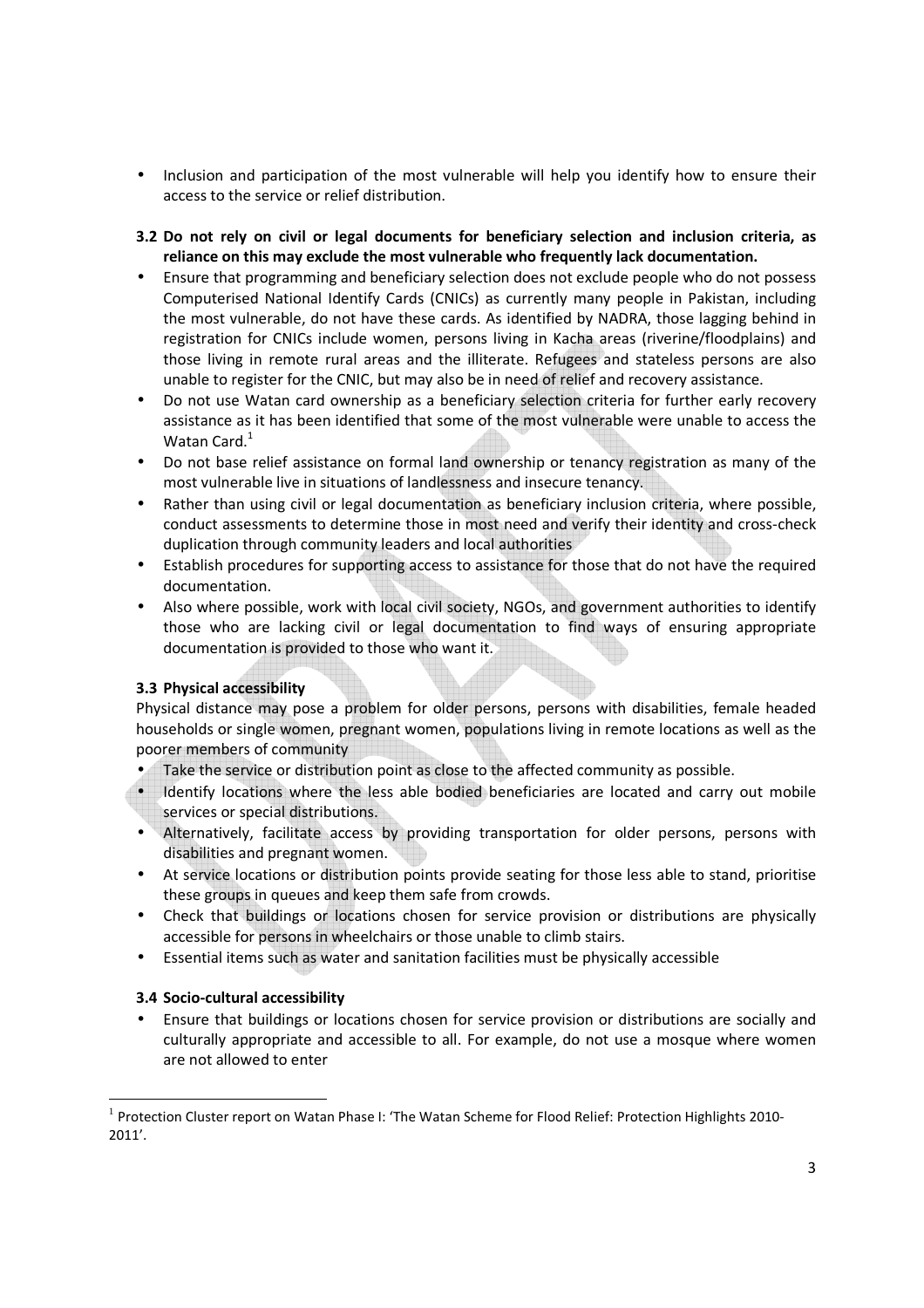- Ensure that male and female staff are present to assist all beneficiaries
- Ensure that separate queues, rooms and spaces are available for providing services or distributing aid to women observing *purdah* (separation of men and women). If separate spaces are not possible, organise separate times to assist women only
- Essential items such as water and sanitation facilities must be placed in locations and adapted to allow women and children safe access, locations should be close, private, away from men and public locations

## 3.5 Safety and security for all beneficiaries must be considered when choosing locations, distribution methods, access to essential items and services.

The "Do No Harm" principle must be used as part of the guidance during planning of humanitarian assistance, that is, accessing aid should not place beneficiaries at further risk of harm.

- Carry out risk assessments to gauge the different risk factors for different members of the community at distribution/service delivery locations, distribution methods, etc
- Ensure that access to services and distribution is safe for all, including men, women, older persons, children, persons with disabilities, and minority communities.
- Consider the safety and security needs of vulnerable groups. For example, physical distance, remote locations or male dominated spaces may pose major security risks to women and children trying to access them, including increased exposure to physical violence and sexual violence.
- If locations are considered unsafe then vulnerable groups will either miss out on assistance, will become dependent on others for access which in turn exacerbates their vulnerability (they become vulnerable to exploitation or extortion), or they will be put at physical risk of harm.
- Ensure that beneficiaries are not put at risk of dispossession and that their security of property and land is not put at risk.

## 3.6 Accessible Information

- Information on distributions, assistance or services and beneficiary criteria must be accessible to all – this means making special effort to target those who are illiterate, blind, deaf, live in remote locations, have restricted movement (including women) or marginalised to ensure they are aware of and will be able to access service provision and distributions.
- Information should not rely on one form of dissemination, but must be distributed in a variety of ways through community groups, audio and visual media, and through community mobilisers and should target remote locations and marginalised groups.
- Information must be disseminated in the local language.

## 4. Geographical coverage must be focussed on the areas and populations most in need, and not only the most accessible areas.

- Ensure that all affected locations and populations are identified and mapped before deciding on target locations. Coordinate with communities, civil-society, other NGOs and government civil servants to identify all affected locations.
- Carry out independent needs and capacity assessments of locations and populations to identify the most in need and those with the lowest capacity to respond.
- Coordinate with other assistance providers, within and in-between cluster/sectors and with the government officials, to ensure all affected areas and populations are assisted and standardise quality of assistance.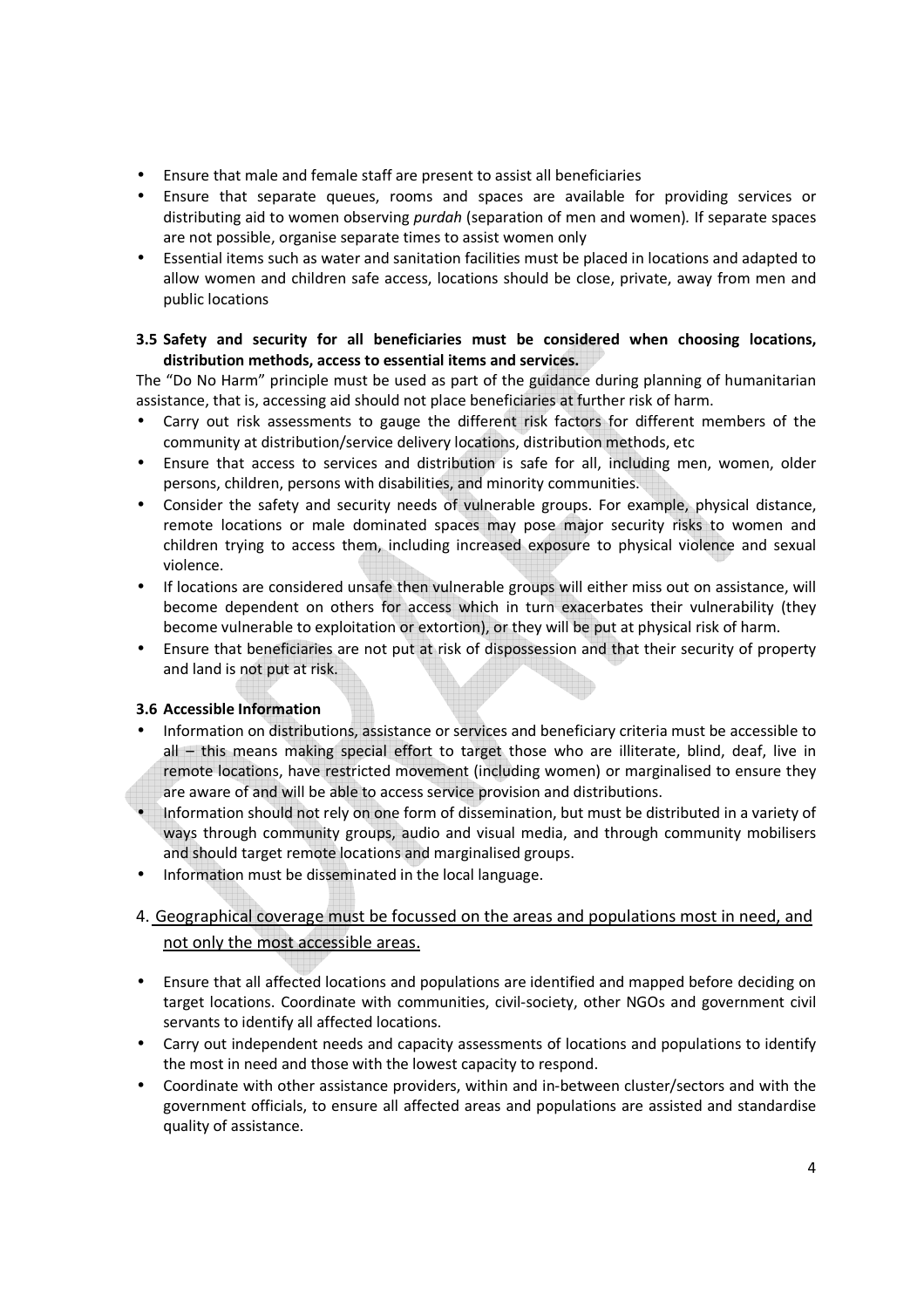- 5. Bear in mind pre-existing social, cultural and political dynamics or practices that may marginalise or exploit certain groups. This may be indirectly harmful and will leave certain groups vulnerable to neglect.
- Ensure that aid distribution is not used for political purposes, for example, ensure that it is not targeting certain political supporters, or used to gain votes. Aid should be based on need.
- Ensure that affected populations themselves are targeted and not their landlords/landowners or tribal leaders, and do not rely on landlords or tribal leaders to distribute aid.
- Ensure that organisations or individuals providing and delivering aid recognise all affected groups – irrespective of caste, class, gender, age, physical or mental ability, sexual orientation or political views.

6.Develop monitoring mechanisms to check that assistance is independent and needs based.

- Reporting must be disaggregated by gender, age, disability and other vulnerability criteria used in beneficiary selection criteria.
- Carry out spot checks and monitoring to check that all beneficiaries who have received or will receive assistance meet the established beneficiary criteria.
- Work with local civil society, NGOs, and government authorities to identify any excluded groups who may qualify.
- Establish grievance mechanisms to allow affected communities to appeal decisions, lodge complaints, or make suggestions.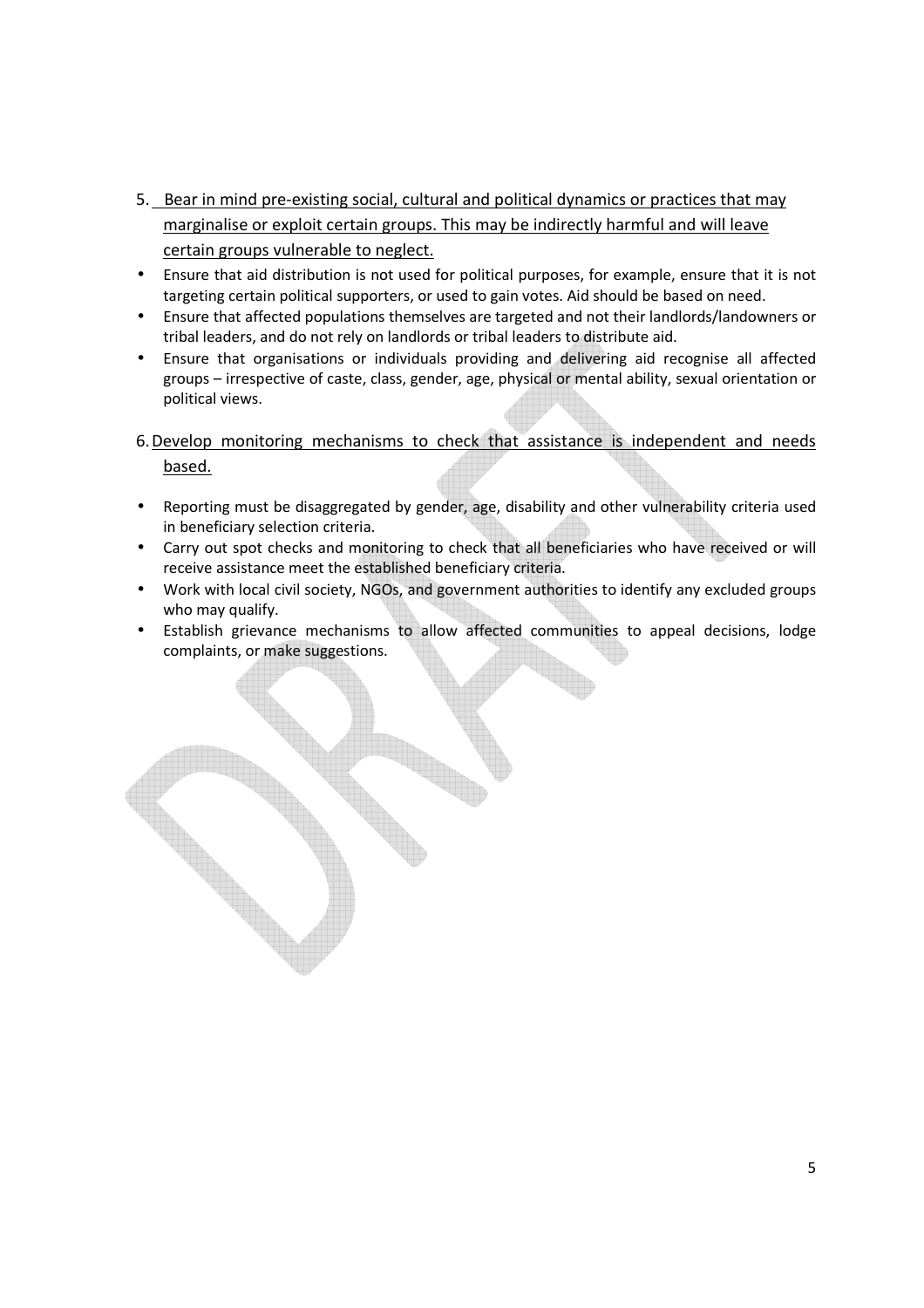#### Annex 1: Background to the Beneficiary Selection and Targeting Guidelines

The findings from the Inter-Agency Real Time Evaluations (RTE) commissioned by IASC after the Pakistan floods in 2007 and 2010 identified that a principled approach and independent needs based response was missing and that coverage was poorly prioritised. The reports found that access to relief assistance was not appropriately targeted to ensure equitable access, especially for the most vulnerable and the most vulnerable were narrowly categorized as widows and orphaned children which meant that many of the other vulnerable communities and families were not targeted for relief assistance

 A key recommendation of the 2011 RTE was that the 'Special Envoy and HC/RC promotes needs based and principled approaches during humanitarian responses and all humanitarian actors need to commit to it' (RTE 2011 p. 8). The Beneficiary Selection and Targeting Guidelines are based on the below noted recommendations from the RTEs of 2007 and 2011, and are grouped into two key areas, 'lessons learnt', and 'key issues identified -problems for beneficiary selection'

## A. Lessons Learnt: Non-prioritised and Politicised Response and Inequitable Coverage

The Inter-Agency Real Time Evaluation (RTE) commissioned by Inter Agency Standing Committee (IASC) and conducted by DARA in January 2011 identified that a principled approach and independent needs based response was missing during the response to the 2010 floods in Pakistan.<sup>2</sup> The report specifically notes that due to the 'sheer scale of the emergency, the response was soon stretched to the limit. As a result coverage was limited and poorly prioritized' (RTE 2011 p.8). It goes on to note that, 'a principled approach and independent needs based response was often missing due to interference, primarily at local levels from politicians, landlords or tribal leaders, but also due to limited access' (RTE 2011 p. 56). The details of the findings are located in paragraphs 72-75 (RTE 2011 pp.36-38).

During the 2007 floods the IASC Real Time Evaluation also identified that access to relief assistance was not appropriately targeted to ensure equitable access, especially for the most vulnerable. The 2007 report explains that it 'was clear from the beginning that the relief operations were aimed at addressing beneficiary needs as a whole, and not at segmented communities with varying abilities to access relief goods (both physical and social)' (RTE 2007 p.7). The 2007 RTE goes on to note that relief assistance also narrowly categorized the most vulnerable as widows and orphaned children which meant that many of the most vulnerable communities and families, including tenants, socially marginalized groups, ethnic, religious, or other minority communities, the politically marginalized and so on, were not targeted for relief assistance (RTE 2007 p.7).

In 2010, these concerns from the 2007 RTE were echoed and expanded on in the Protection Cluster's Rapid Protection Assessments that took place in the four flood affected provinces. Additionally, the same concerns are also noted in the Protection Cluster's report on protection concerns during the Watan (CDCP) relief distribution 'The Watan Scheme for Flood Relief: Protection Highlights 2010-2011', and UNIFEM's Rapid Gender Needs Assessment report.

The need for improved beneficiary targeting is also outlined in the Government of Pakistan's Preliminary Damage and Needs Assessment (DNA) for the 2010 floods, where the Government identifies that urgent attention 'to beneficiary identification and eligibility levels is required' (DNA 2010 p. 91), as well as in the

.<br>-

<sup>2</sup> http://daraint.org/about-us/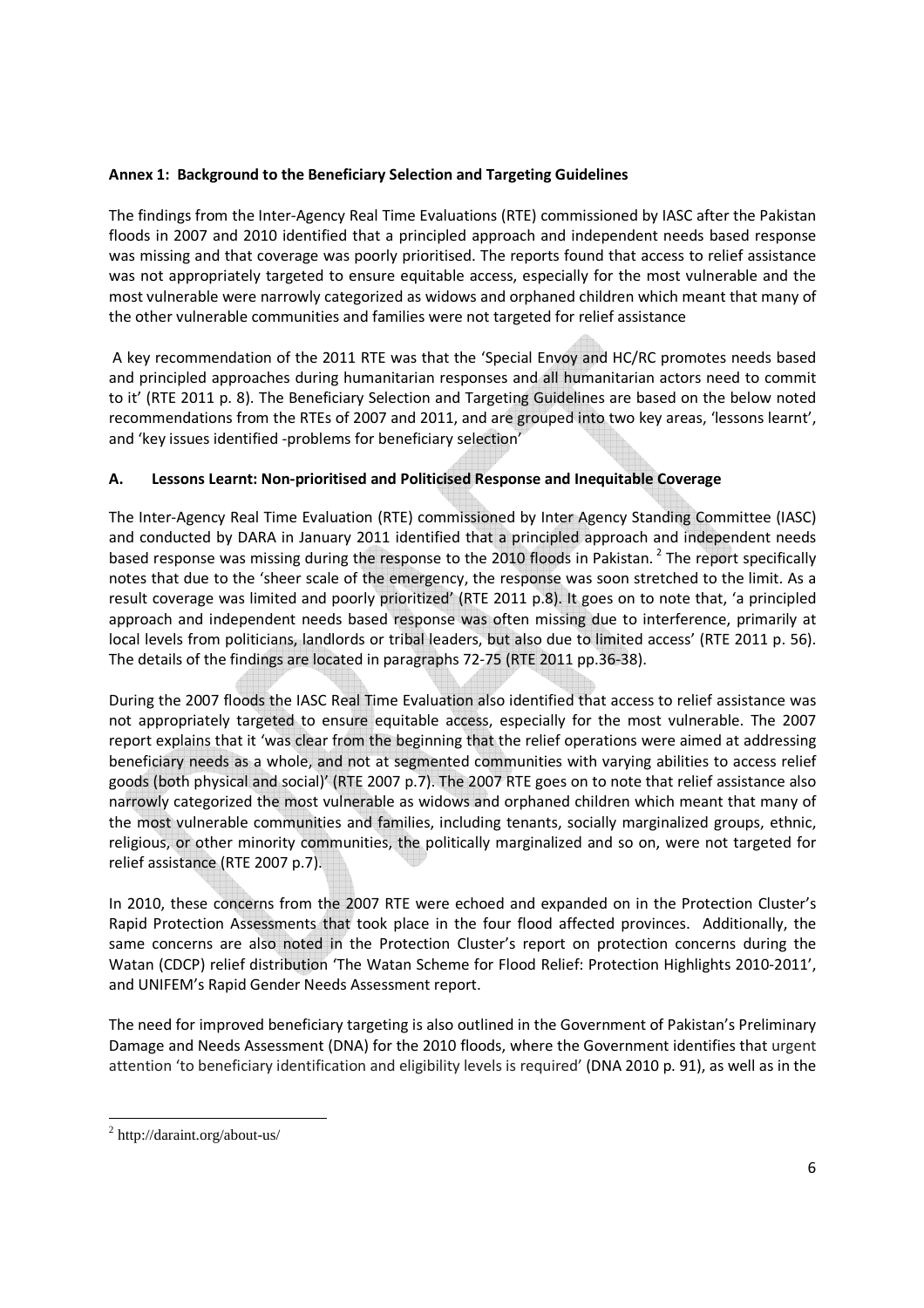NDMA presentation on lessons learnt form the 2005 earthquake where support to the most vulnerable was identified as being inadequate.

The recommendation of the 2011 RTE to address these issues was that the Special Envoy and HC/RC must promote 'needs based and principled approaches during humanitarian responses and all Humanitarian actors need to commit to it' (RTE 2011 p. 8).

#### B. Key Issues Identified - Problems for Beneficiary Selection:

- 1. Often, because of access restrictions, organizations were 'directly given lists of beneficiaries by the local administration or feudal landlords. These beneficiary lists were not always verified or prioritised' (RTE 2011 p.31). This meant that 'The selection of beneficiaries was, at times, not done independently but was subordinated to political interference' (RTE 2011 p.36). 'Targeting was particularly weak as there was no systematic registration or verification process - often there were no beneficiary lists or selection criteria established' (RTE 2011 p.36)
- 2. 'When [beneficiary] lists were prepared, these were not drawn up on the basis of vulnerability. As a result, unknown quantities of assistance have reportedly reached those that were the least vulnerable, close to feudal landlords or connected through certain political affiliations' (RTE 2011 p.36). 'Many people from ethnic and tribal minorities and most vulnerable individuals and groups, such as widows or other female-headed households, were not prioritised and therefore deprived from any assistance at all' (RTE 2011 p.36). In the 2007 flood response it was identified that vulnerability was narrowly defined as widowed women and orphaned children but this led to a neglect of many of the other vulnerable groups and the wider 'context of the deprivation of entire communities to which they belong. Thus, there were some strategic interventions where those being actively denied access, or those who were unable to access relief (such as the landless, or those belonging to a difference caste) were excluded from being counted as vulnerable… Thus the opportunity to address vulnerability issues in a robust manner in the implementation of disaster relief and recovery was lost. The issues around data gathering mentioned later in this report added to the problems, as did the lack of resources for protection issues' (RTE 2007 p.7).
- 3. Overall geographical coverage was found to be too focused on more accessible areas. 'Humanitarian assistance was mostly concentrated in larger towns and areas that were more accessible … Smaller communities or entire areas in the same provinces received significantly less or no attention at all' (RTE 2011 p. 38). 'People that went into organised camps were better assisted than those in spontaneous camps; while those in host families received limited assistance' (RTE 2011 p.36).The findings from the Protection TG lessons learnt exercises also identified that assistance was often provided to those areas where access was easy; in addition, those areas which were declared by NDMA as flood affected in early phase benefited from more assistance as sometime partners would run out of funding/did not have capacity to implement in additional districts. The recommendations where: Timely coordination on area coverage between service provider was also required based on the capacity and specific needs of the community.
- 4. Coordination within and in-between clusters is required to 'to ensure a more comprehensive coverage, clearer prioritisation or rationalised relief efforts' (RTE 2011 p.38).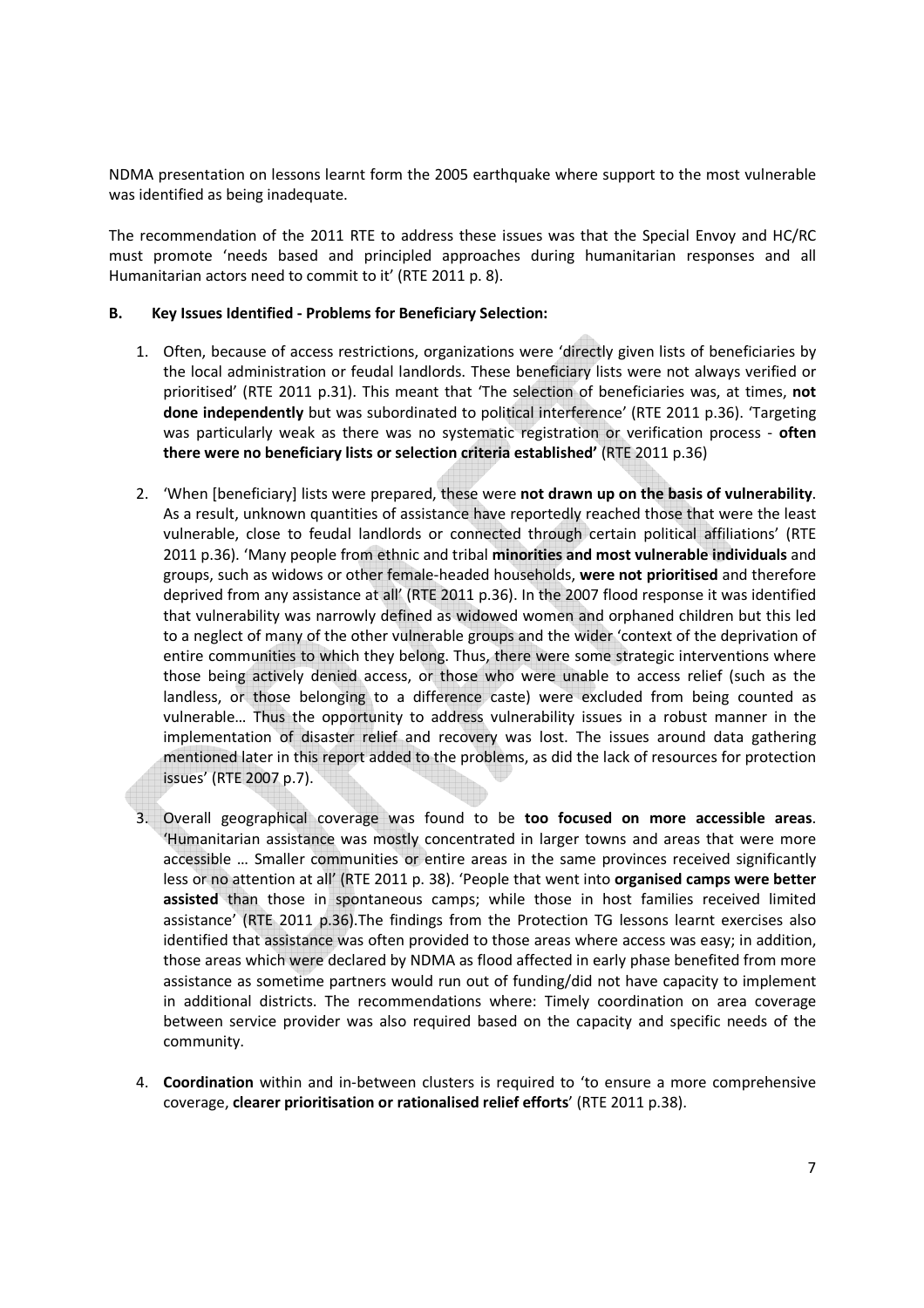- 5. In addition to the findings of the 2011 RTE, the Protection Cluster identified that IDPs affected by counter insurgency and refugees were forgotten during the flood response, although in some instances they were also affected by floods and thus, even more vulnerable due to their continuous displacement situation.
- 6. The Protection Cluster has noted that the targeting of beneficiaries is not solely about the establishment of transparent, independent and needs based beneficiary lists, but is also about ensuring the that access to the assistance is facilitated for all. Concerns around access to assistance have been outlined in the 2011 Protection Cluster report 'The Watan Scheme for Flood Relief: Protection Highlights 2010-2011,' in the Protection Cluster Rapid Protection Assessments carried out after the 2010 floods and in UNIFEM's Rapid Gender Needs Assessment Report 2010.
- 7. Finally, the Protection Cluster noted that Relief was also reported anecdotally to be issued to landlords for further distribution to their tenants and there were reports that landlords were exploiting tenants and charging for relief aid or withholding relief.